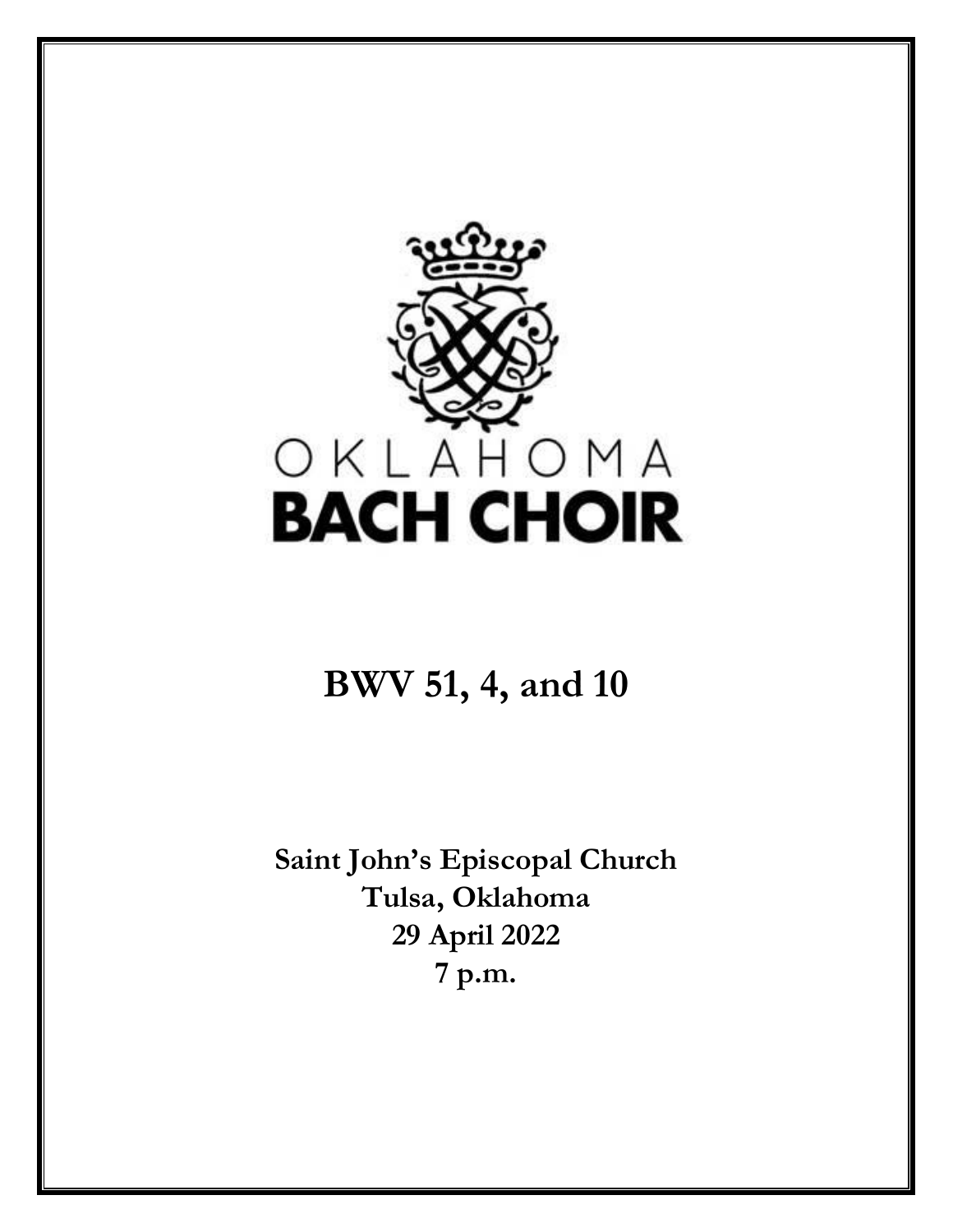Welcome to this performance by the Oklahoma Bach Choir, an ensemble dedicated to performing the sacred choral music of Johann Sebastian Bach (1685-1750). While classical music lovers easily recognize the Brandenburg Concertos, Goldberg Variations, and other solo keyboard works, the cantatas are largely unknown. Yet I would argue that the cantatas (along with the Passions and B minor Mass) are Bach's finest achievements. They represent his determination to realize his vision of, "wellregulated church music."

Shortly after his appointment as Cantor in Leipzig in 1723, Bach began to create multi-year cycles of chorale cantatas to be used in the context of worship services. Many of these were completely new compositions, but some recycled older material. It is likely that Christ lag in Todes Banden, BWV 4, was composed in 1707-1708 with a first performance in Mühlhausen. He reintroduced it in Leipzig on Easter Day in 1724.

When composing his cantata Meine Seel erhebt den Herren, BWV 10, Bach was inspired by the traditional German version of the Magnificat, the Song of Mary in Luke 1. This cantata employs several verses that come from Martin Luther's German Bible, and an anonymous person paraphrased Luther's work in several of the movements. The main chorale melody (the soprano and trumpet part in the first movement) is based on the *Tonus peregrinus*, an ancient psalm tone.

Jauchzet Gott in allen Landen, BWV 51, stands outside of the chorale cantata cycles. Featuring virtuosic passages for soprano and trumpet, Bach composed it for use, "at any time."

I am so grateful to the members of the Saint John's Music Society for their continued generosity, particularly throughout the pandemic. Their gifts have allowed our musical programming to expand during an otherwise challenging time. Today, I would like to offer special thanks to the DeKraai family for their tremendous generosity in sponsoring this Bach program.

For me, there is no other composer whose music contains the complexity, richness, and spiritual depth as the great Johann Sebastian Bach. I echo his refrain: Soli Deo Gloria – To God Alone be the Glory.

Joseph Arndt Music Director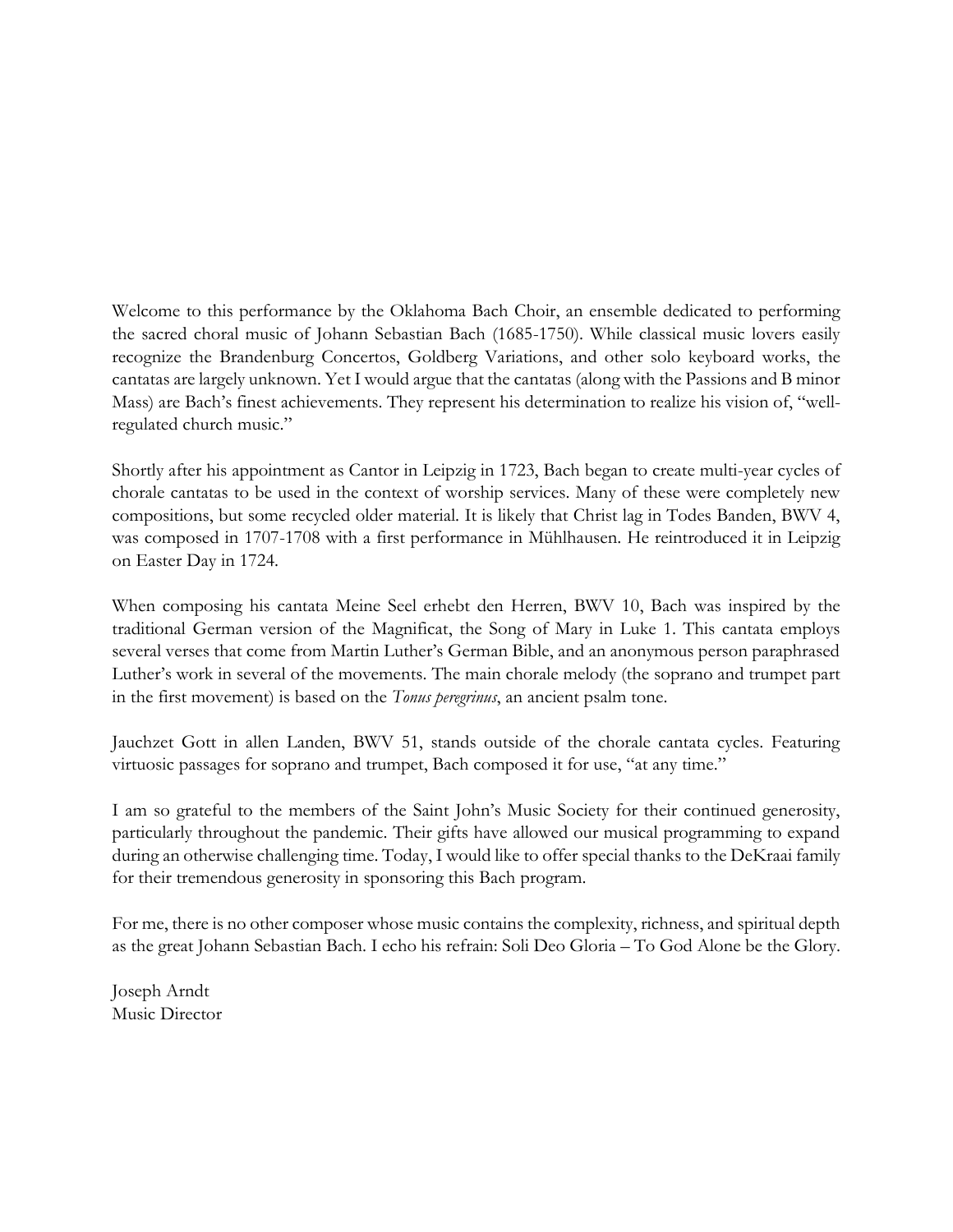# **Jauchzet Gott in allen Landen, BWV 51**

*Composed for the Fifteenth Sunday after Trinity and "at any time" First known performance, 17 September 1730 Soprano solo, trumpet solo, strings, and organ*

#### **1. Aria**

Jauchzet Gott in allen Landen! Was der Himmel und die Welt An Geschöpfen in sich hält, Müssen dessen Ruhm erhöhen, Und wir wollen unserm Gott Gleichfalls itzt ein Opfer bringen, Daß er uns in Kreuz und Not Allezeit hat beigestanden.

#### **2. Recitative**

Wir beten zu dem Tempel an, Da Gottes Ehre wohnet, Da dessen Treu, So täglich neu, Mit lauter Segen lohnet. Wir preisen, was er an uns hat getan. Muß gleich der schwache Mund von seinen Wundern lallen, So kann ein schlechtes Lob ihm dennoch wohlgefallen.

#### **3. Aria**

Höchster, mache deine Güte Ferner alle Morgen neu. So soll vor die Vatertreu Auch ein dankbares Gemüte Durch ein frommes Leben weisen, Daß wir deine Kinder heißen.

### **4. Choral**

Sei Lob und Preis mit Ehren Gott Vater, Sohn, Heiligem Geist! Der woll in uns vermehren, Was er uns aus Gnaden verheißt, Daß wir ihm fest vertrauen, Gänzlich uns lass'n auf ihn, Von Herzen auf ihn bauen,

Exult in God in every land! Whatever creatures are contained by heaven and earth must raise up this praise, and now we shall likewise bring an offering to our God, during suffering and necessity. at all times, He has stood with us.

We pray at your temple, where God's honor dwells, where this faithfulness, daily renewed, is rewarded with pure blessing. We praise what He has done for us. Even though our weak mouth must gape before His wonders, our meager praise is still pleasing to Him.

Highest One, renew Your goodness every morning from now on. Thus, before this fatherly love, a thankful conscience shall display, through a virtuous life, that we are called Your children.

Glory, and praise with honor be to God the Father, Son, and Holy Spirit! He will increase in us what He has promised us out of grace, so that we trust fast in Him, abandon ourselves completely to Him, rely on Him within our hearts,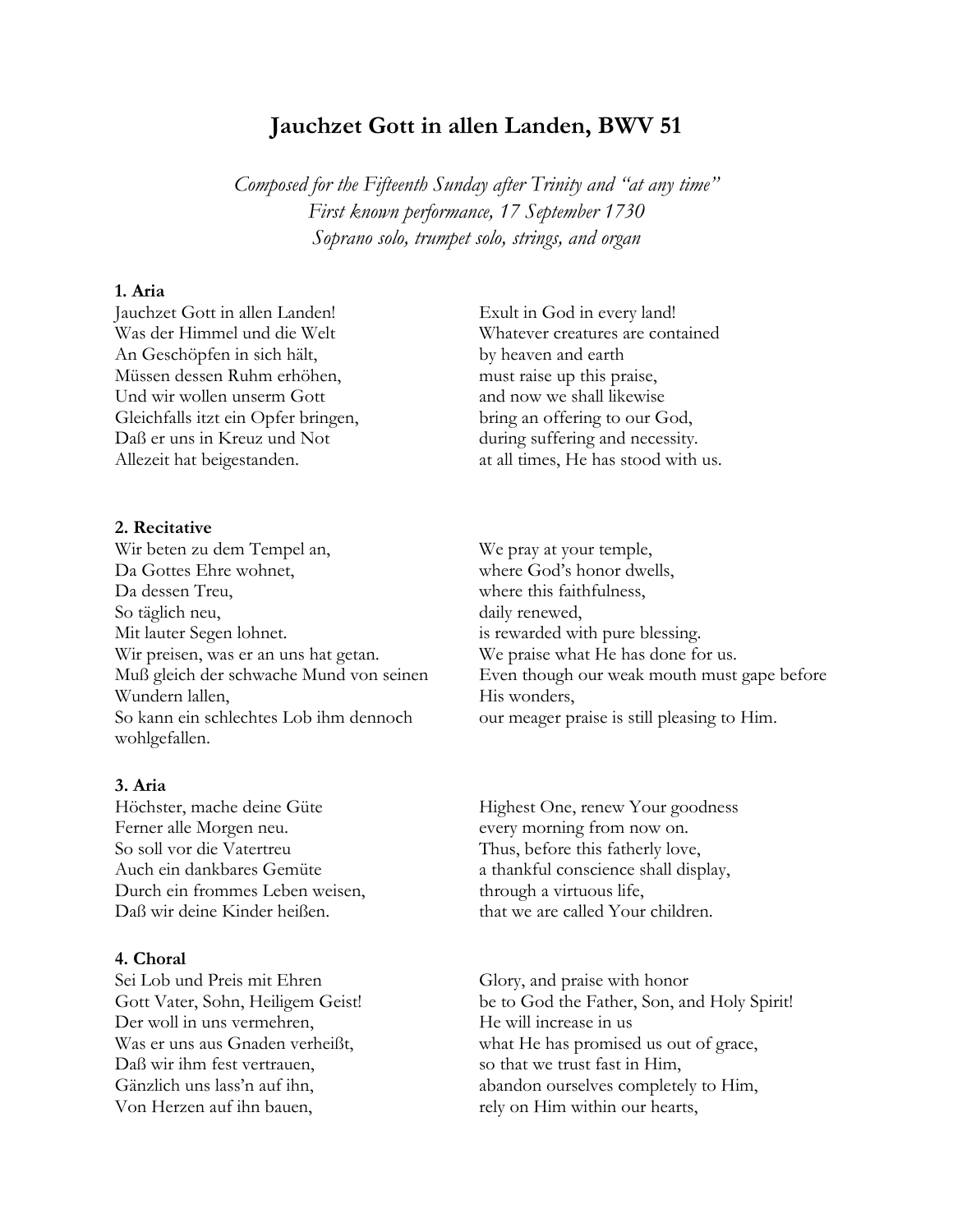Daß uns'r Herz, Mut und Sinn Ihm festiglich anhangen; Drauf singen wir zur Stund: Amen, wir werdn's erlangen,Glaub'n wir zu Herzensgrund.

so that our heart, will, and mind depend strongly on Him; therefore we sing at this time: Amen, we shall succeed, if we believe from the depths of our hearts.

Alelluia!

# **Hymn: Christ the Lord is risen again**

*Please stand and joining in singing*



Words: Michael Weisse (1480-1534); tr. Catherine Winkworth (1827-1878), alt. Music: *Christ ist erstanden*, melody from *Geistliche Lieder*, 1533; harm. after Hans Leo Hassler (1564-1612) descant: Adam Pajan (b.1986)

**5. Aria** Halleluja!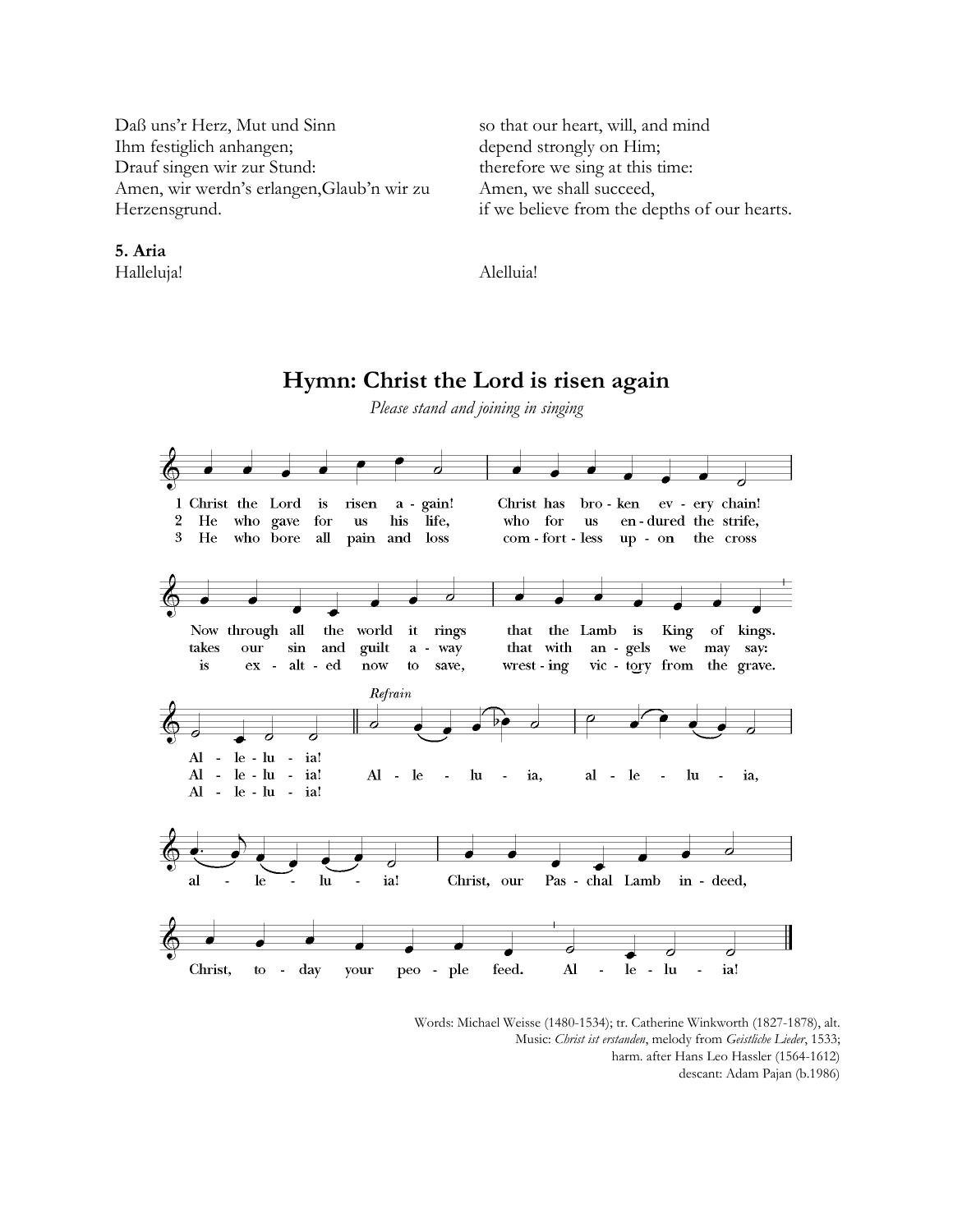# **Christ lag in Todes Banden, BWV 4**

*Composed for Easter Day, likely first performed in 1707 Reintroduced in Leipzig in 1724 Soprano solo, alto solo, tenor solo, and bass solo, chorus, strings, and organ*

#### **1. Sinfonia**

#### **2. Chorus** (verse 1)

Christ lag in Todes Banden Für unsre Sünd gegeben, Er ist wieder erstanden Und hat uns bracht das Leben; Des wir sollen fröhlich sein, Gott loben und ihm dankbar sein Und singen halleluja, Halleluja!

### **3. Duet for Soprano and Alto** (verse 2)

Den Tod niemand zwingen kunnt Bei allen Menschenkindern, Das macht alles unsre Sünd, Kein Unschuld war zu finden. Davon kam der Tod so bald Und nahm über uns Gewalt, Hielt uns in seinem Reich gefangen. Halleluja!

**4. Aria for Tenor** (verse 3) Jesus Christus, Gottes Sohn, An unser Statt ist kommen Und hat die Sünde weggetan, Damit dem Tod genommen All sein Recht und sein Gewalt, Da bleibet nichts denn Tods Gestalt, Den Stach'l hat er verloren. Halleluja!

**5. Chorus** (verse 4) Es war ein wunderlicher Krieg, Da Tod und Leben rungen, Das Leben behielt den Sieg, Es hat den Tod verschlungen. Die Schrift hat verkündigt das, Wie ein Tod den andern fraß,

Christ lay in death's bonds given over for our sins, He has risen again and brought us life; therefore we should be joyful, praise God and be thankful to Him and sing Hallelujah, Hallelujah!

No one could defeat death among all humanity, this was all because of our sins, no innocence was to be found. Therefore death came so soon and took power over us, held us captive in his kingdom. Hallelujah!

Jesus Christ, God's son, has come in our place, and has done away with sin, thereby taking from death all his rights and power, nothing remains but death's form; he has lost his sting. Hallelujah!

It was a strange battle, that death and life waged, life claimed the victory, it devoured death. The scripture had prophesied this, how one death devoured the other,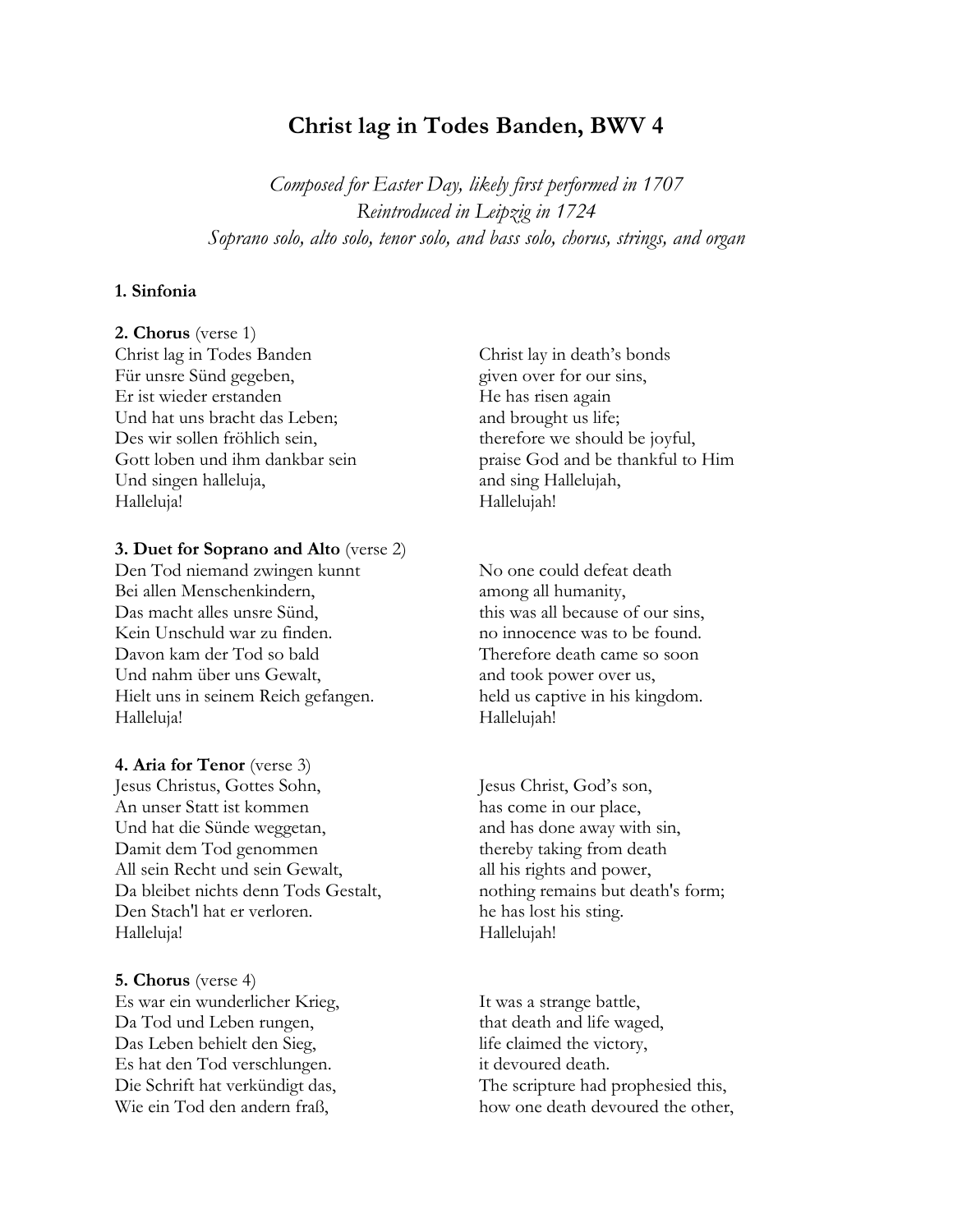Ein Spott aus dem Tod ist worden. Halleluja!

# **6. Aria for Bass** (verse 5)

Hier ist das rechte Osterlamm, Davon Gott hat geboten, Das ist hoch an des Kreuzes Stamm In heißer Lieb gebraten, Das Blut zeichnet unsre Tür, Das hält der Glaub dem Tode für, Der Würger kann uns nicht mehr schaden. Halleluja!

### **7. Duet for Soprano and Tenor** (verse 6)

So feiern wir das hohe Fest Mit Herzensfreud und Wonne, Das uns der Herr erscheinen läßt, Er ist selber die Sonne, Der durch seiner Gnade Glanz Erleuchtet unsre Herzen ganz, Der Sünden Nacht ist verschwunden. Halleluja!

**8. Choral** (verse 7) Wir essen und wir leben wohl In rechten Osterfladen, Der alte Sauerteig nicht soll Sein bei dem Wort der Gnaden, Christus will die Koste sein Und speisen die Seel allein, Der Glaub will keins andern leben. Halleluja!

*Words: Christ lag in Todes Banden, 1524 Martin Luther (1483-1546))*

a mockery has been made out of death. Hallelujah!

Here is the true Easter-lamb, offered up by God, which was, high on the cross' stalk roasted in hot love, the blood marks our door, faith holds it against death, the strangler can no longer harm us. Hallelujah!

So we celebrate the high festival with joy of heart and delight, which the Lord radiates upon us, He himself is the sun, that through the splendor of his grace illuminates our hearts completely, the night of sin has disappeared. Hallelujah!

We eat and live well on the true Easter bread, the old leaven shall not exist next to the word of grace, Christ will be our food and nourish the soul alone, faith will live in no other way. Hallelujah!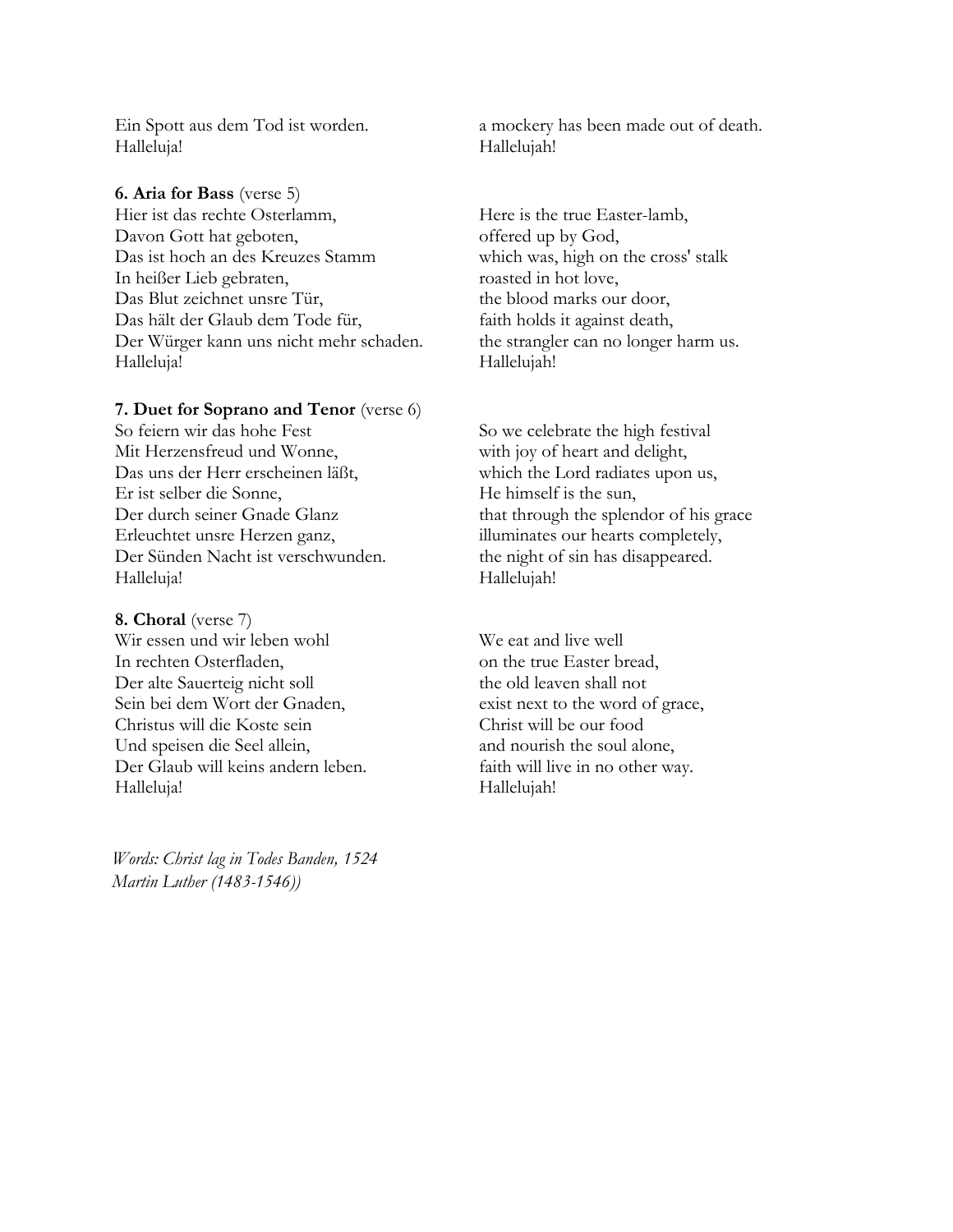# **Meine Seel erhebt den Herren, BWV 10**

*Composed for the Feast of the Visitation, 2 July 1724 Soprano solo, alto solo, tenor solo, bass solo, trumpet, oboes, strings, choir, and organ*

### **1. Chorus**

Meine Seel erhebt den Herren, Und mein Geist freuet sich Gottes, meines Heilandes; Denn er hat seine elende Magd angesehen. Siehe, von nun an werden mich selig preisen alle Kindeskind.

#### **2. Aria for Soprano**

Herr, der du stark und mächtig bist, Gott, dessen Name heilig ist, Wie wunderbar sind deine Werke! Du siehest mich Elenden an, Du hast an mir so viel getan, Daß ich nicht alles zähl und merke.

#### **3. Recitative for Tenor**

Des Höchsten Güt und Treu Wird alle Morgen neu Und währet immer für und für Bei denen, die allhier Auf seine Hilfe schaun Und ihm in wahrer Furcht vertraun. Hingegen übt er auch Gewalt Mit seinem Arm An denen, welche weder kalt Noch warm Im Glauben und im Lieben sein; Die nacket, bloß und blind, Die voller Stolz und Hoffart sind, Will seine Hand wie Spreu zerstreun.

#### **4. Aria for Bass**

Gewaltige stößt Gott vom Stuhl Hinunter in den Schwefelpfuhl; Die Niedern pflegt Gott zu erhöhen, Daß sie wie Stern am Himmel stehen. Die Reichen läßt Gott bloß und leer, Die Hungrigen füllt er mit Gaben, Daß sie auf seinem Gnadenmeer

My soul magnifies the Lord, and my spirit rejoices in God, my Savior;

for He has regarded His lowly handmaid. Behold, from now on all generations will call me blessed.

Lord, you who are strong and mighty, God, whose name is holy, how wonderful are Your deeds! You have looked upon wretched me, You have done so much for me, that I cannot count or tell it all.

The goodness and love of the Highest is renewed every morning and endures for ever and ever with them, who from here look for His help and trust Him in true fear. He also uses force with His arm against those, who are neither cold nor warm in faith and in love; who are naked, bare, and blind, who are full of pride and arrogance, will be scattered like straw by His hand.

The mighty God casts from their thrones, down into the sulphurous pit; the humble God means to exalt, so that they are as the stars in heaven. The rich God leaves bare and empty, the hungry He fills with gifts, so that, from the sea of His grace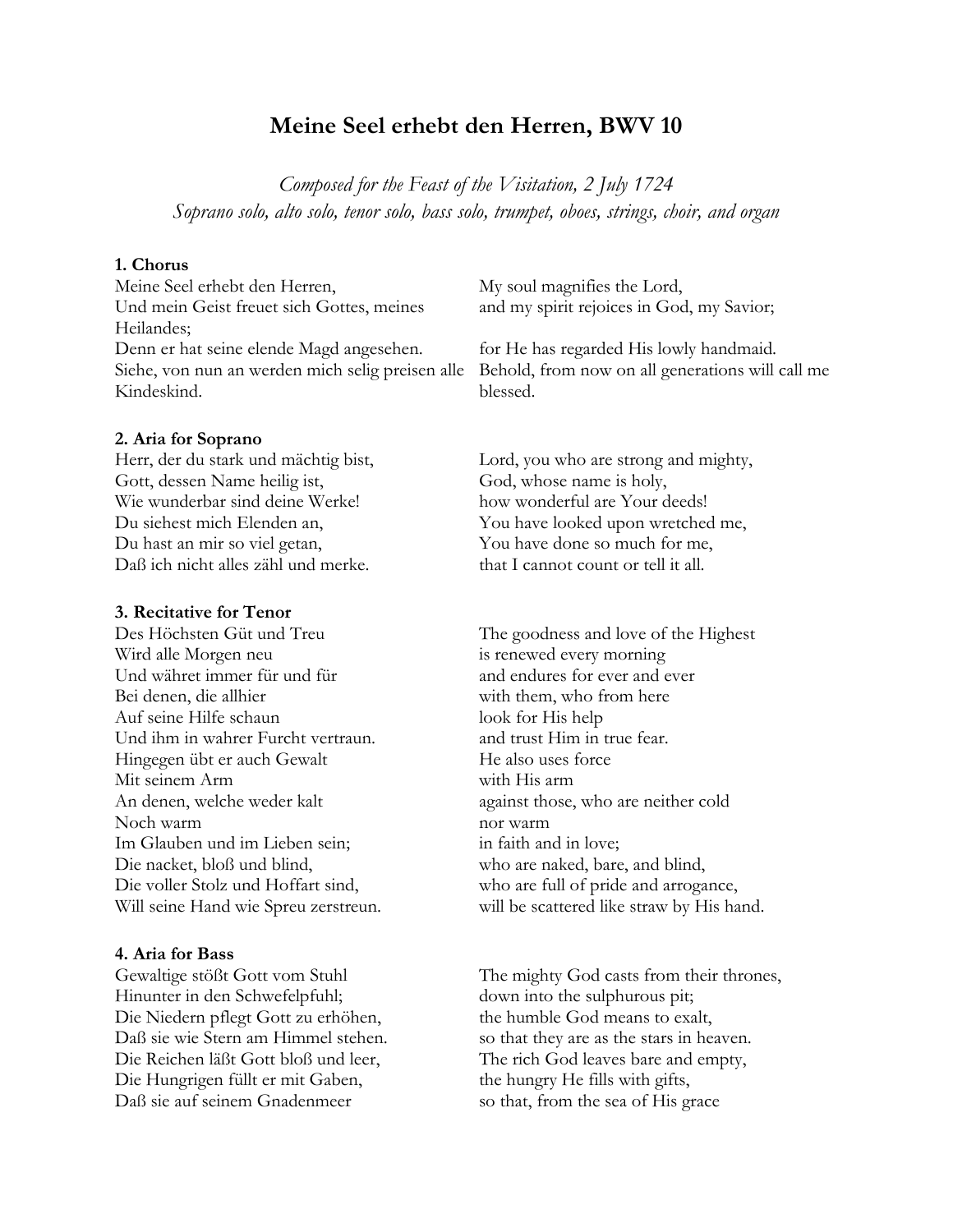### **5. Duet for Alto and Tenor**

Er denket der Barmherzigkeit Und hilft seinem Diener Israel auf.

### **6. Recitative for Tenor**

Was Gott den Vätern alter Zeiten Geredet und verheißen hat, Erfüllt er auch im Werk und in der Tat. Was Gott dem Abraham, Als er zu ihm in seine Hütten kam, Versprochen und geschworen, Ist, da die Zeit erfüllet war, geschehen. Sein Same mußte sich so sehr Wie Sand am Meer Und Stern am Firmament ausbreiten, Der Heiland ward geboren, Das ew'ge Wort ließ sich im Fleische sehen, Das menschliche Geschlecht von Tod und allem the race of man, from death and all evil Bösen Und von des Satans Sklaverei Aus lauter Liebe zu erlösen; Drum bleibt's darbei, Daß Gottes Wort voll Gnad und Wahrheit sei. Thus it ever is,

Stets Reichtum und die Fülle haben. they might always have their full of riches.

He remembers His mercy and helps His servant Israel.

What God, in times past, to our forefathers, has spoken and promised, He fulfills in His works and also in deeds. What God to Abraham, when He came to Him in his tents, promised and swore, has, at the fullness of time, occurred. His seed must be scattered as plentifully as sand on the shore and as stars in the firmament, the Savior was born, the eternal Word appears in the flesh,

and from the slavery of Satan is delivered out of pure love; that God's Word is full of grace and truth.

## **7. Choral**

Lob und Preis sei Gott dem Vater und dem Sohn Honor and glory be to the Father, and to the Son Und dem Heiligen Geiste, Wie es war im Anfang, jetzt und immerdar Und von Ewigkeit zu Ewigkeit, Amen. and to the Holy Spirit, as it was in the beginning, is now, and ever shall be for ever and ever, Amen.

*Words:*

| Movement 1                    | Luke 1:46–48 translated by Martin Luther                          |
|-------------------------------|-------------------------------------------------------------------|
| Movement 5                    | Luke 1:54 translated by Martin Luther                             |
| Movements $2, 3, 4$ , and $6$ | anonymous paraphrases of Luther's translation of Luke 1:49–53, 55 |
| Movement 7                    | Traditional German doxology following the Magnificat              |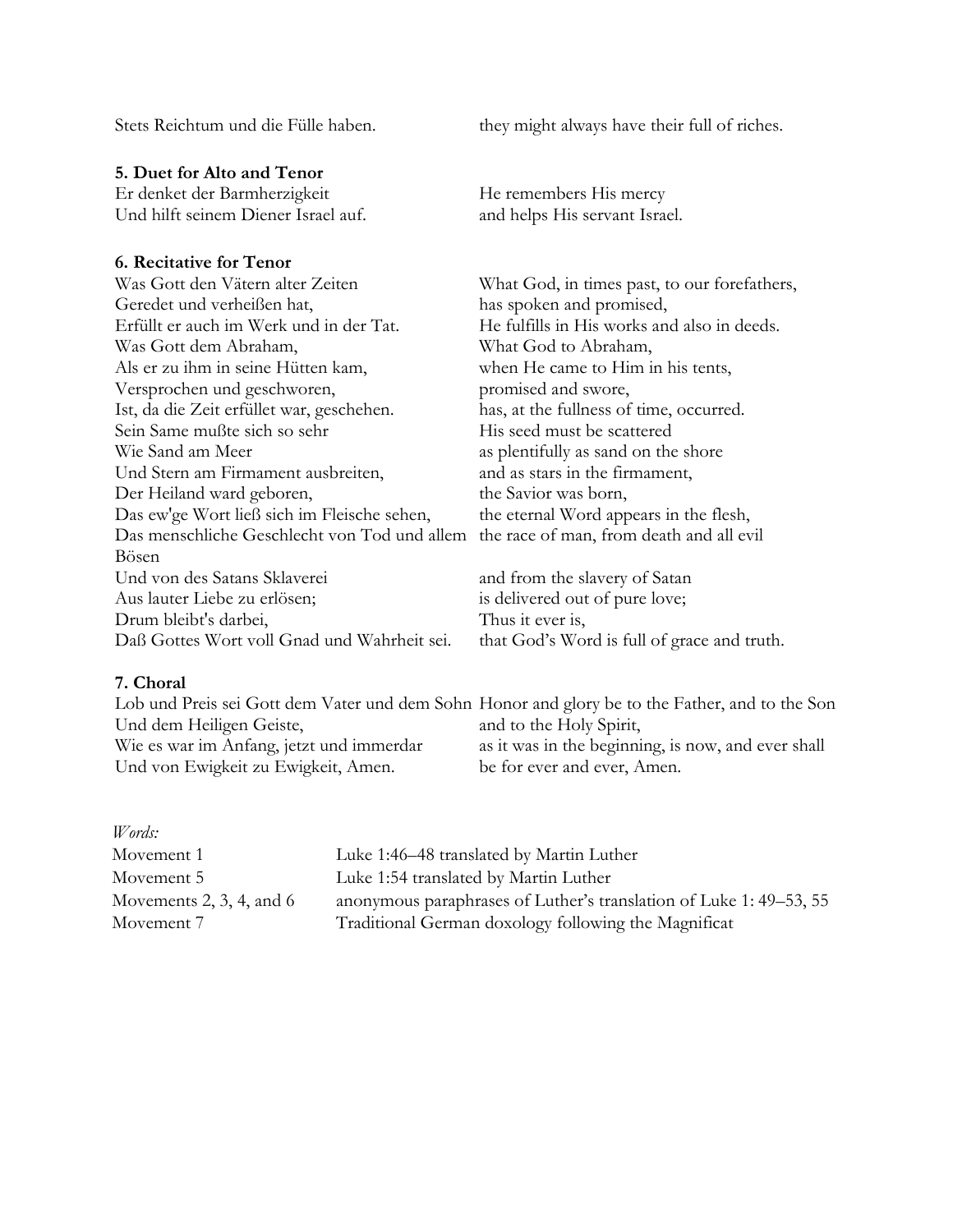# Performers

Adam Pajan and Joseph Arndt, *conductors* Cynthia Roberts, *concertmaster* Caleb Hudson, *trumpet soloist* Meray Boustani, *soprano soloist* Nicholas Garza, *alto soloist* Keith Lathrom, *tenor soloist* Edmund Milly, *bass soloist*

#### **Oklahoma Bach Choir**

*Soprano Tenor* Meray Boustani Kim Childs Heidi Klein Keith Lathrom Rebecca Winston

*Alto Bass* Rebecca Harrison Jason Awbrey Nicholas Garza Carson Kientz Whitney Moeller Samuel Krall Marycarol Page Edmund Milly Jeanise Wynn

Afton Mancini Zachary Malavolti Abby Williams Dustin Morningstar

### **Bach Orchestra**

*Violin I Trumpet* Cynthia Roberts Caleb Hudson Rhea Edelman Caitlin Cribbs *Oboe I*

*Violin II* Jacob Cortez *Oboe II* Miguel Cantu

*Viola* Daphne Gerling *Bass*

*Cello Organ* Eric Taeyang Mun Bryan Anderson

Pablo Moreno

Sarah O'Neill Maryanna Bryant

Jorge Zapata Gudrun Raschen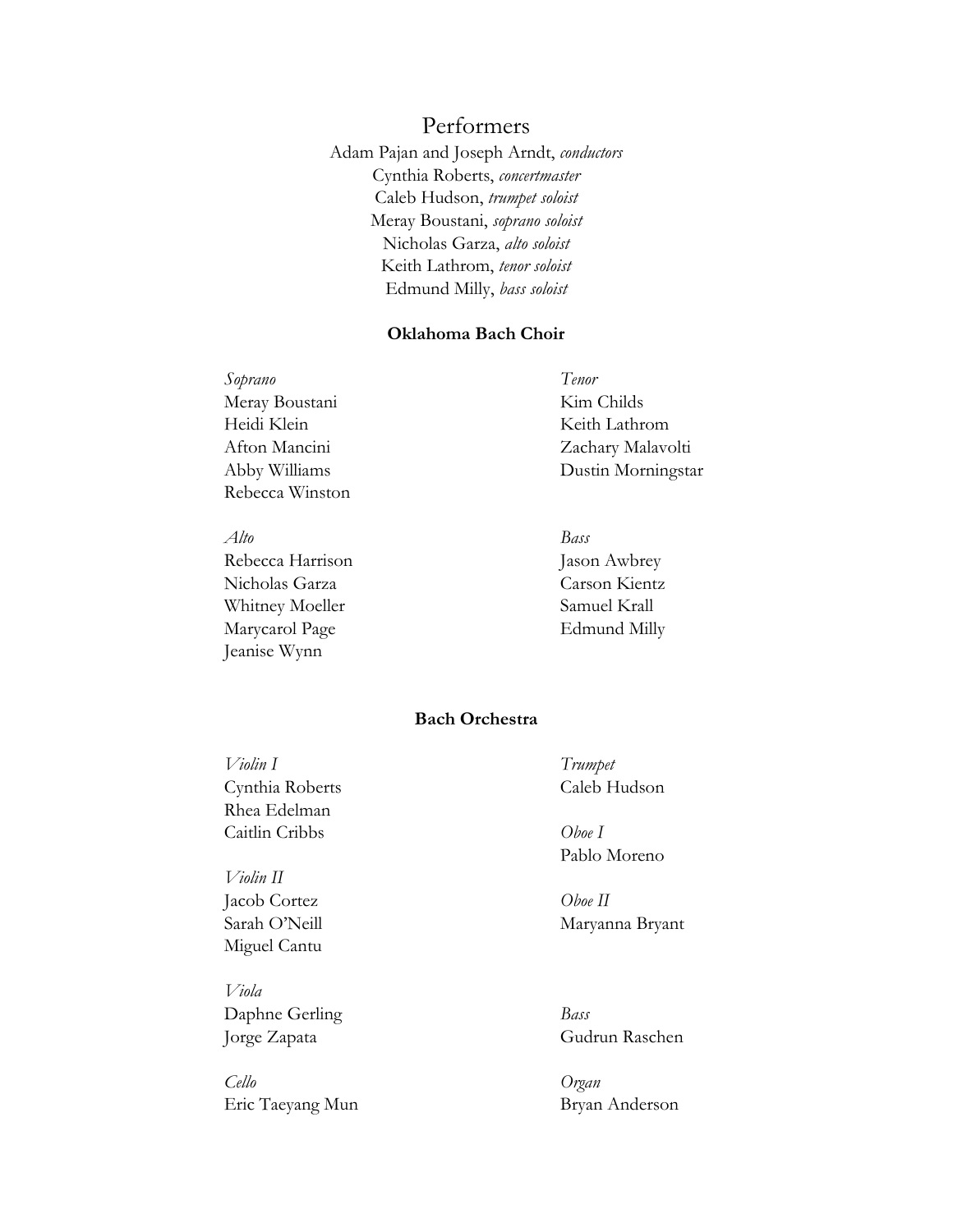**Joseph Arndt** is Music Director at St. John's Episcopal Church in Tulsa, OK. During his tenure the parish commissioned the new chancel organ, Opus 173 by Schoenstein & Co. He founded the Oklahoma Bach Choir, an ensemble performing Bach cantatas with period instrumentalists from Texas and New York City. He and guest conductor Timothy Brown (retired from Clare College, Cambridge) have presented complete performances of Handel's Messiah, with broadcasts on NPR affiliates stations.

A graduate of The Juilliard School (MM) and Westminster Choir College (BM), he studied organ with Paul Jacobs, Ken Cowan, and Diane Belcher. He is Chair of Planned Giving for the Association of Anglican Musicians, is Dean of the Tulsa Chapter of the American Guild of Organists, and is Chair of Fundraising for the Dallas Boys Course of the Royal School of Church Music-America. He has served as adjunct instructor of harpsichord and early music at Oklahoma City University and the University of Central Oklahoma. In 2022, he and Adam Pajan will perform the twelve major organ works of César Franck in a tour including performances in Houston, Dallas, New York, Seattle, Denver, and Tulsa. In 2023, Mr. Arndt, Dr. Pajan and the St. John's Chamber Choir will offer the complete 20 canticle settings of Herbert Howells in a special Choral Evensong series.

**Adam Pajan** is Lecturer in Music (organ) at the University of Oklahoma School of Music, where he teaches students in organ performance, organ technology, and church music. He received his DMA in 2014 at the University of Oklahoma following studies at Furman University and Yale University, earning the BM and MM degrees respectively under the tutelage of Charles Tompkins, Martin Jean, Thomas Murray, among others. His performing career has taken him across the United States, on five tours to Germany, England (including a performance at St. Paul's Cathedral, London), and Switzerland. Dr. Pajan has been recognized as the first prize recipient in four national competitions (Poister, Mader, Schweitzer, and Westchester) and has been heard at conventions of the American Institute of Organbuilders, Organ Historical Society, American Guild of Organists, American Liszt Society, and multiple times on American Public Media's radio program Pipedreams.

An enthusiastic director of choral and sacred music, he serves as Director of Music at St. Mark the Evangelist in Norman, OK, Artist in Residence at St. John's Episcopal Church in Tulsa, OK, and was Conductor of the Oklahoma Master Chorale from 2015-2019. An active composer and arranger, his Preces and Responses Sets I and II are heard regularly at St. John's Episcopal in Tulsa and on their widely-followed live stream. In the fall of 2022, Adam will pair with Joseph Arndt to present the twelve major organ works of César Franck in Houston, Dallas, Tulsa, Seattle, Denver, and on the Grand Organ Series at St. Thomas Church in New York. Other upcoming performances as a performer include a sixth tour to Germany with an appearance at the Winter Oreglpunkt series at St. Sebastien Catholic Cathedral in Magdeburg in fall 2022 and as a conductor in music of Bach and Schütz with the Oklahoma Bach Choir. Joseph Arndt and Adam will also collaborate to present the complete (twenty) canticle settings of Herbert Howells in Evensong liturgies at St. John's Tulsa for the fortieth anniversary of the composer's death in 2023. For more information, visit www.adampajan.com.

**Cynthia Roberts** is one of America's leading baroque violinists and has appeared as soloist, leader, and recitalist throughout North America, Europe, and Asia. She has served as concertmaster of the New York Collegium, Apollo's Fire, Concert Royal, and Les Arts Florissants. She performs regularly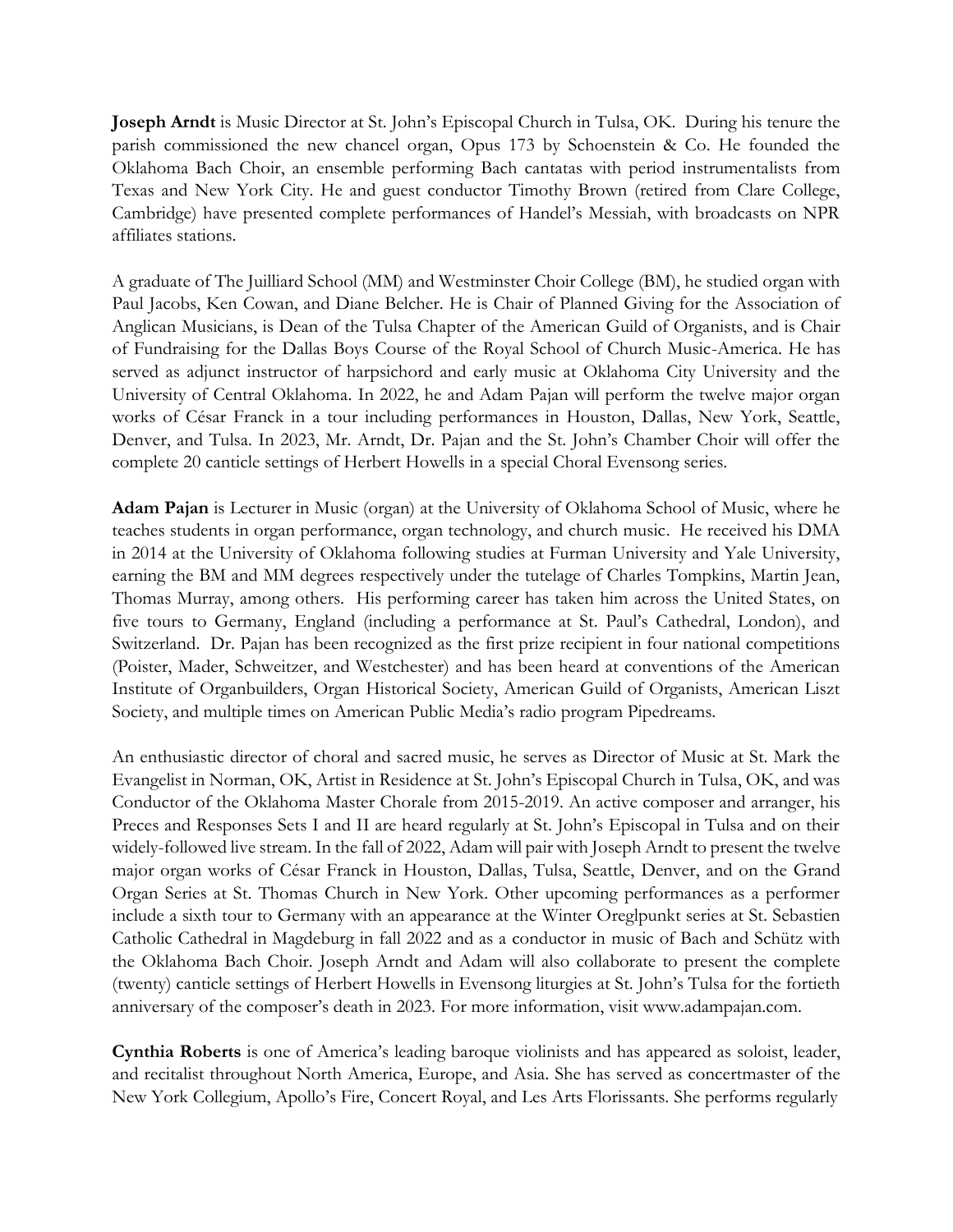with the Boston Early Music Festival, Tafelmusik, and the American Bach Soloists. She has appeared with the London Classical Players, Taverner Players, Clarion Music Society, and Smithsonian Chamber Players. Her playing was featured on the soundtrack of the film Casanova and she has performed live on the Late Show with David Letterman. She recently toured South America as concertmaster of the Los Angeles ensemble Musica Angelica with actor John Malkovich in The Infernal Comedy: Confessions of a Serial Killer and appeared as guest soloist and concertmaster with the New World Symphony conducted by Michael Tilson Thomas. Ms. Roberts also teaches at The Juilliard School, the University of North Texas, and the Oberlin Baroque Performance Institute. She has given master classes at Eastman, the Cleveland Institute, Cornell, Rutgers, the Minsk Conservatory in Belarus, and for the Jeune Orchestre Atlantique in Santes, France. Her recording credits include Sony, Analekta, BMG/Deutsche Harmonia Mundi, and Eclectra.

At age 12, Ms. Roberts debuted with Chicago's Grant Park Symphony, performing the Mendelssohn Concerto, and three years later appeared as soloist with the Boston Pops. Recent highlights include recordings of sonatas and trios with fortepianist Christoph Hammer, a national broadcast on NPR's Performance Today of Bach's Fourth Brandenburg Concerto, a solo performance of Bach's Sonatas for Violin & Violin & Harpsichord at the Mostly Mozart Festival, recordings of the complete Brandenburg Concertos and Monteverdi's Orfeo with Apollo's Fire, chamber music at the Prague Festival and the Boston Early Music Festival. She has made more than fifty recordings on such labels as Sony Classical, BMG/Deutsche Harmonia Mundi and Electra, as well as numerous broadcasts for NPR, CBC and WDR.

**Caleb Hudson** is the newest member of the Canadian Brass, having graduated from the Juilliard School with both Bachelor and Master of Music degrees. Acclaimed by the New York Times as 'brilliantly stylish,' Caleb has performed as an international soloist, including a recital that was broadcast nationally on NPR's Performance Today.

Caleb is known for his piccolo trumpet mastery of Bach's infamous Brandenburg Concerto No. 2, having performed it around the world with ensembles including Orpheus Chamber Orchestra, Orchestra of St. Luke's, Israel Philharmonic Soloists, and Chamber Music Society of Lincoln Center.

Possessing a wide range of musical styles, his experience ranges from soloing in Carnegie Hall to performing with early music ensembles, even appearing on Jimmy Kimmel Live. He is an alumnus of Interlochen Arts Academy and Ensemble Connect, a fellowship program of Carnegie Hall that promotes community outreach, and music education.

Caleb enjoys writing and arranging music for Canadian Brass, having many works performed, published, and recorded. They can be heard on two albums, Canadian Brass: Perfect Landing and Canadian Brass: Great Wall of China. In 2015, his original composition White Rose Elegy was performed as a world premiere in Lincoln Center by the Canadian Brass and New York Philharmonic Principal Brass.

Caleb is Assistant Professor of Trumpet at the prestigious University of North Texas College of Music, where he is devoted to teaching and sharing his love for music with students.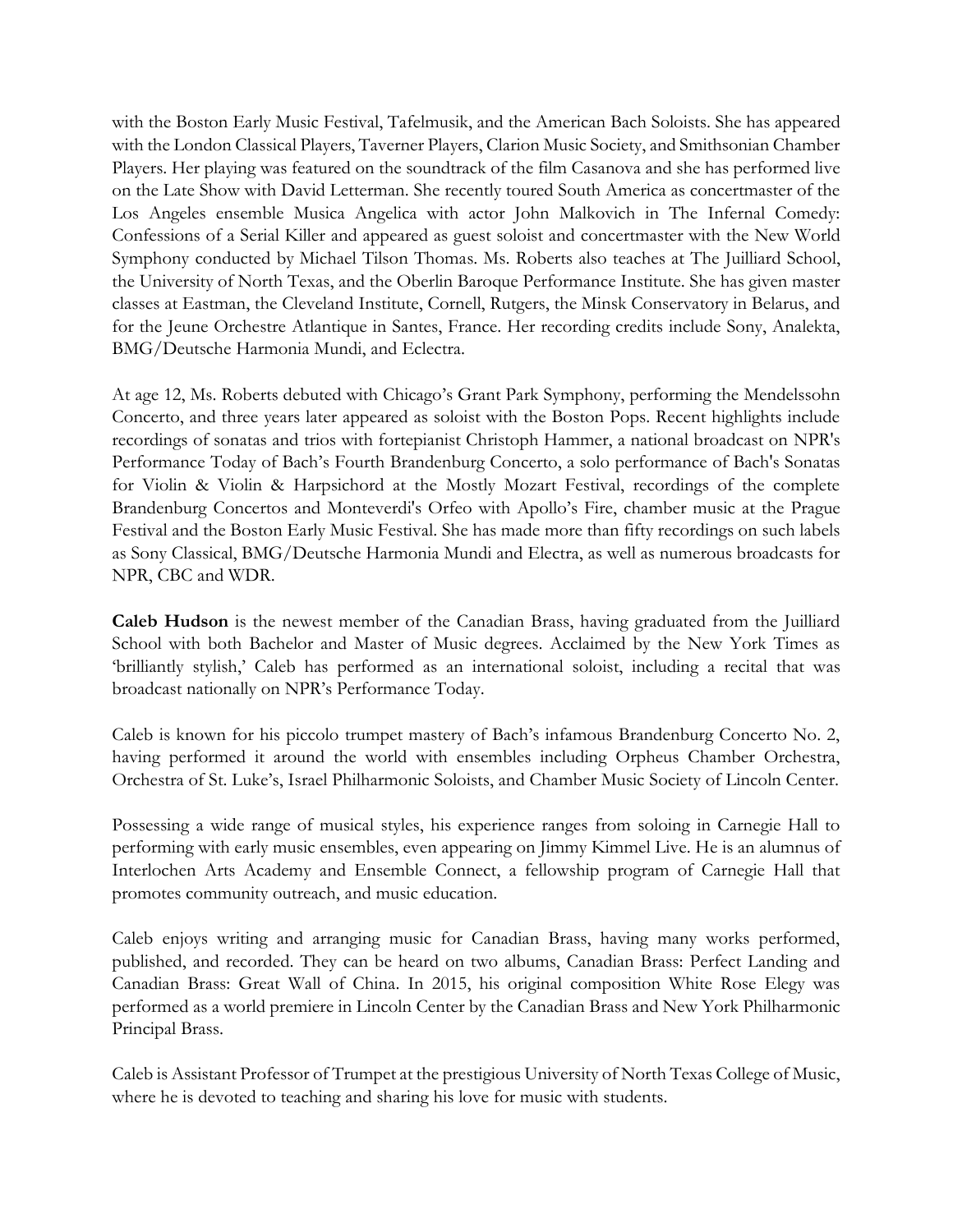"Sung fetchingly" was the description *The New York Times* gave **Meray Boustani**'s performance of Berlin Songs composed by, fellow native Tulsan, Noam Faingold. She has been engaged as a soprano soloist in many oratorio works including Haydn's Mass in Time of War and Stabat Mater, Fauré's Requiem, Vivaldi's Gloria, Handel's Messiah and Solomon, Beethoven's Mass in C major, and Mozart's Great Mass in C minor. Her operatic roles include Thérèse/Tirésias in Francis Poulenc's Les Mamelles de Tirésias, A Lady with a Cake Box in Dominick Argento's Postcard from Morocco, Suzel in L'Amico Fritz, Despina in Così fan tutte, and Belinda in Dido and Æneas. An enthusiastic recitalist, Ms. Boustani has had the opportunity to collaborate with some of Tulsa's finest artists including poet Yevgeny Yevtushenko in Between the City of Yes and the City of No, Trio Aleszky in the University of Arkansas' KUAF/ Fulbright Chamber Music Festival, Whitney Hollis in Saint John's Music at Midday series, Lyndon Meyer in the University of Tulsa's Brown Bag It series, and Joseph Arndt and the Oklahoma Bach Choir as soloist in BWV 1, 62, 51, and 140. She is an adjunct faculty member at the University of Tulsa School of Music.

Characterized by The Dallas Morning News as a "countertenor full and fluent, glowing on top, dispensed with the loveliest legato," **Nicholas Garza** has been hailed for intimate, engaging performances across the United States, Mexico, and Canada. An early music specialist, Garza has performed with ensembles including the Chicago Arts Orchestra, ensemble viii, Spire Ensemble, Austin Baroque Orchestra, Tactus, and Mountainside Baroque, among others.

In the 2021–2022 season, he will make his Ars Lyrica debut as the Sorceress in Purcell's Dido and Aeneas and continues as alto soloist for the Oklahoma Bach Choir at Saint John's Episcopal Church in Tulsa. Working with noted singer and conductor Simon Carrington, Garza was twice a singing fellow at the Norfolk Chamber Music Festival of Yale University; additional festival credits include the International Cervantino, Victoria Bach, Big Moose Bach, and Hawaii Performing Arts Festivals. A frequent performer with the American Baroque Opera Company, Garza has sung roles including the Sorceress in Purcell's Dido and Aeneas, Ruggiero in Handel's Alcina, Cortez in Vivaldi's Montezuma, and Rinaldo in Handel's Rinaldo. He also appears regularly with the Dallas Bach Society, Orpheus Chamber Singers, Orchestra of New Spain, and Incarnatus. A Harlingen, Texas native, Garza studied at the University of Texas at Arlington under Jing Ling-Tam and David Grogan.

A native of Texas, **Keith Lathrom** is in his fifth year as the Director of Choirs at Red Oak High School in Red Oak, Texas. Ensembles under his leadership have received numerous awards including a debut performance at Carnegie Hall in New York City. Prior to teaching, Mr. Lathrom received a Master of Music degree in Choral Conducting from the Westminster Choir College of Rider University, where he was the graduate assistant to their early chamber ensemble, Kantorei, under the direction of Dr. Amanda Quist. Additionally, he served as the tenor section leader of the Westminster Symphonic Choir, as they prepared major works with renowned symphonies, such as the New York Philharmonic, the Philadelphia Orchestra, and the Vienna Philharmonic. He also served as the tenor section leader for the Westminster Choir under the direction of Dr. Joe Miller. Prior to graduate study, Mr. Lathrom founded and directed Circa, a professional ensemble based out of Houston, Texas.

Mr. Lathrom continues to sing professionally and has sung with professional choral ensembles including, The American Baroque Opera Company, Verdigris, Incarnatus, Orpheus Chamber Singers,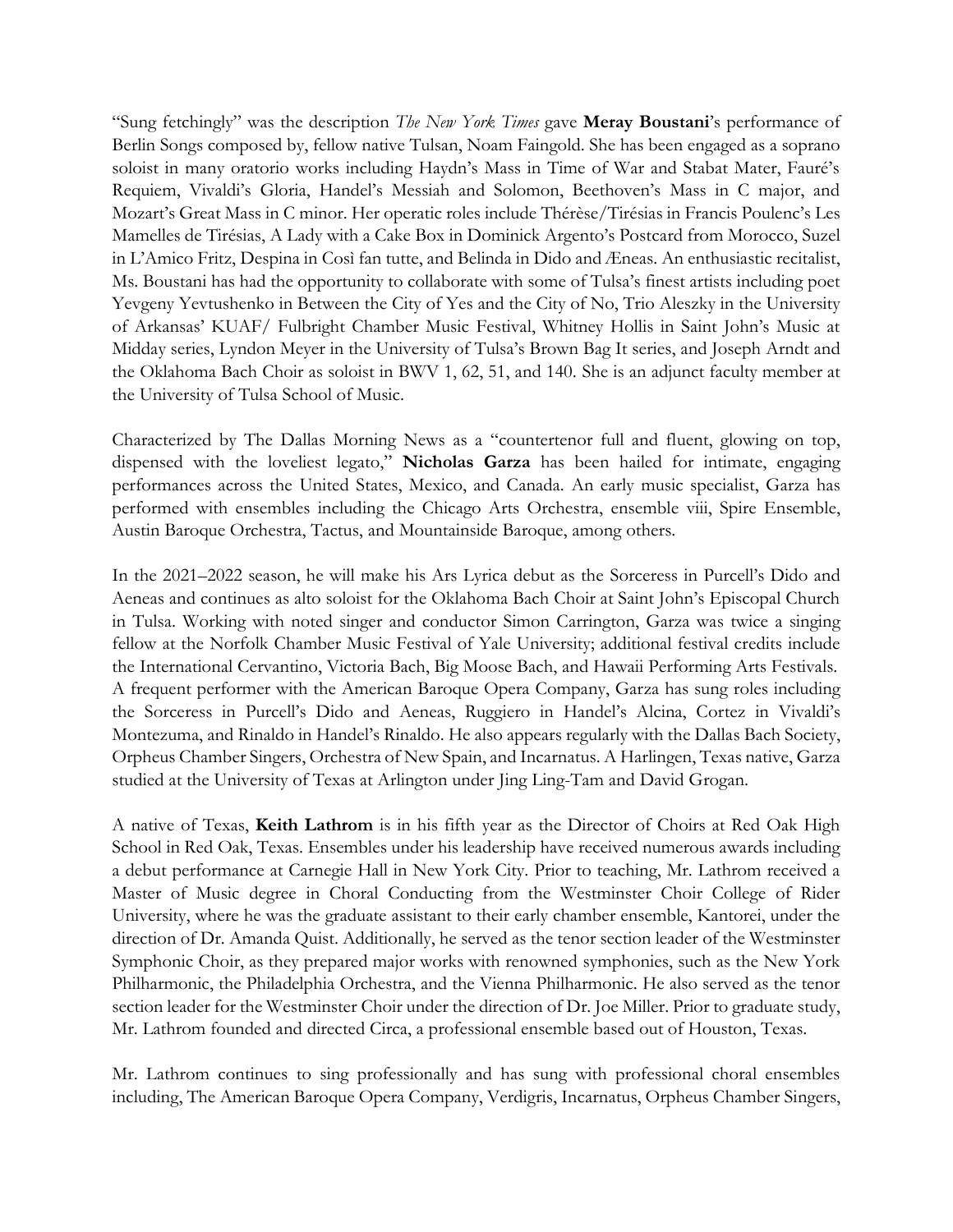Dallas Bach Society, Philadelphia Symphonic Choir, Red Shift, Cantare Houston, the Houston Bach Society, and Princeton Pro Musica in Princeton, New Jersey. He has participated in performance tours across the United States and the United Kingdom. His professional associations include the American Choral Directors Association (ACDA), Texas Music Educators Association (TMEA), and Texas Choral Directors Association (TCDA).

Bass-Baritone **Edmund Milly** is sought after for his "perfect diction" (Los Angeles Times), distinctive "delicacy and personal warmth" (Boston Classical Review), and "rich and resonant" (KC Metropolis) sound. Equally at home as a soloist or in ensembles of the highest caliber, he has recently performed with the Choir of Trinity Wall Street, the U.S. Army Chorus, the Washington Bach Consort, Mark Morris Dance Group, Clarion Choir, Bach Akademie Charlotte, Oregon Bach Festival, New York Baroque Incorporated, and the Folger Consort. He has amassed solo credits on the BBC and CBC, and appears on several GRAMMY-nominated albums.

Edmund's musical education began with cello lessons at age 3. As a student at the American Boychoir School, he amassed formative musical experiences under the batons of Seiji Ozawa, Kurt Mazur, Sir John Eliot Gardiner, and André Previn, and gained early exposure to pieces which he continues to perform today. Edmund continued his education at McGill University, and at the Yale Institute of Sacred Music, where he studied with James Taylor; as a soloist with Yale Schola Cantorum, he honed his craft under the direction of David Hill, Simon Carrington, and Masaaki Suzuki. In his Lincoln Center debut under Maestro Suzuki, Edmund portrayed an "authoritative and confident" Jesus in Bach's St. John Passion (Seen and Heard International). Since then, he has sung the same role at Trinity Wall Street and the Oregon Bach Festival, among others. A dedicated interpreter of Bach, Edmund has performed over 70 of the cantatas, and returns to the Oregon Bach Festival this season to sing Jesus in the St. Matthew Passion.

Currently based in Baltimore, Edmund often performs with his wife, mezzo-soprano Sylvia Leith, in their new vocal quartet, the Polyphonists. Recent and upcoming solo engagements include Carmina Burana with the Baltimore Choral Arts Society, the Thirteen's staged production of Brahms' Requiem, the Charlotte Bach Festival, and Handel's Messiah with Ensemble Altera. While early music is the foundation of his repertoire, Edmund always enjoys the opportunity to expand his musical comfort zone, and has the rare distinction of having shared the stage with Madonna at the Met Gala, with 50 Cent at Radio City Music Hall, and with Terry Riley at National Sawdust - all in the same season.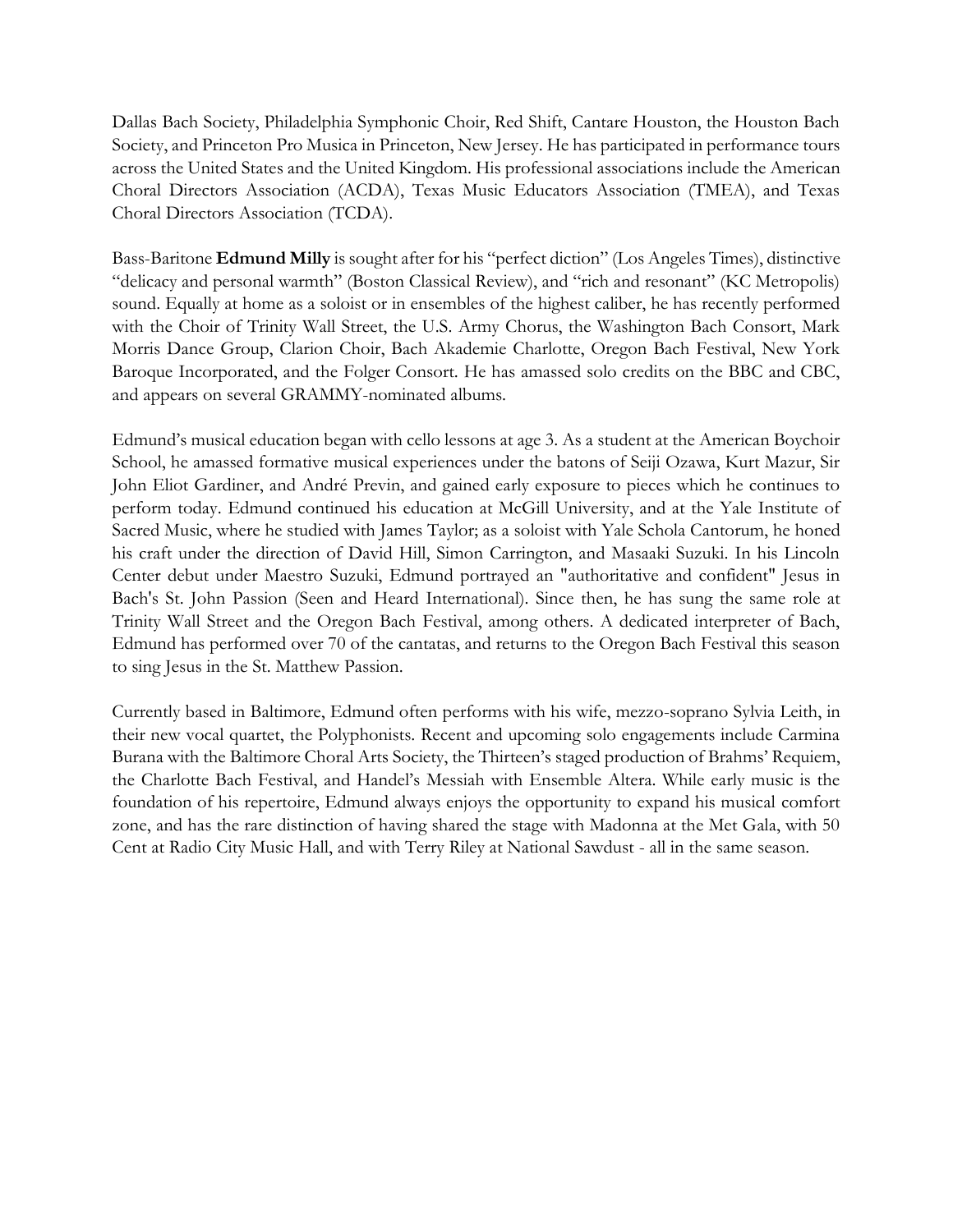# **Saint John's Music Society**

Phyllis Dotson, *Chair*

*Thank you to the members of Saint John's Music Society for their generosity in making this series possible.*

Anonymous (1) Steve and Phyllis Anderson Wayne and Linda Arndt Ellen C. Atkins John Brock Marguerite Chapman Doug and Elizabeth Crews Arlo DeKraai George and Phyllis Dotson Robert J. Duran Candace Frates-Armstrong and John Armstrong Jim and Helen Jo Hardwick Jim and Nancy Hicks Stephen A. Hobbs Tony and Kelly Jezek Lydia Kronfeld The Latham Family Kay Miller Mrs. Robert "Millie" Millspaugh Dona Morris Bard and Kathleen Moss Tom and Kay Owens Beth Rainey Susan Walker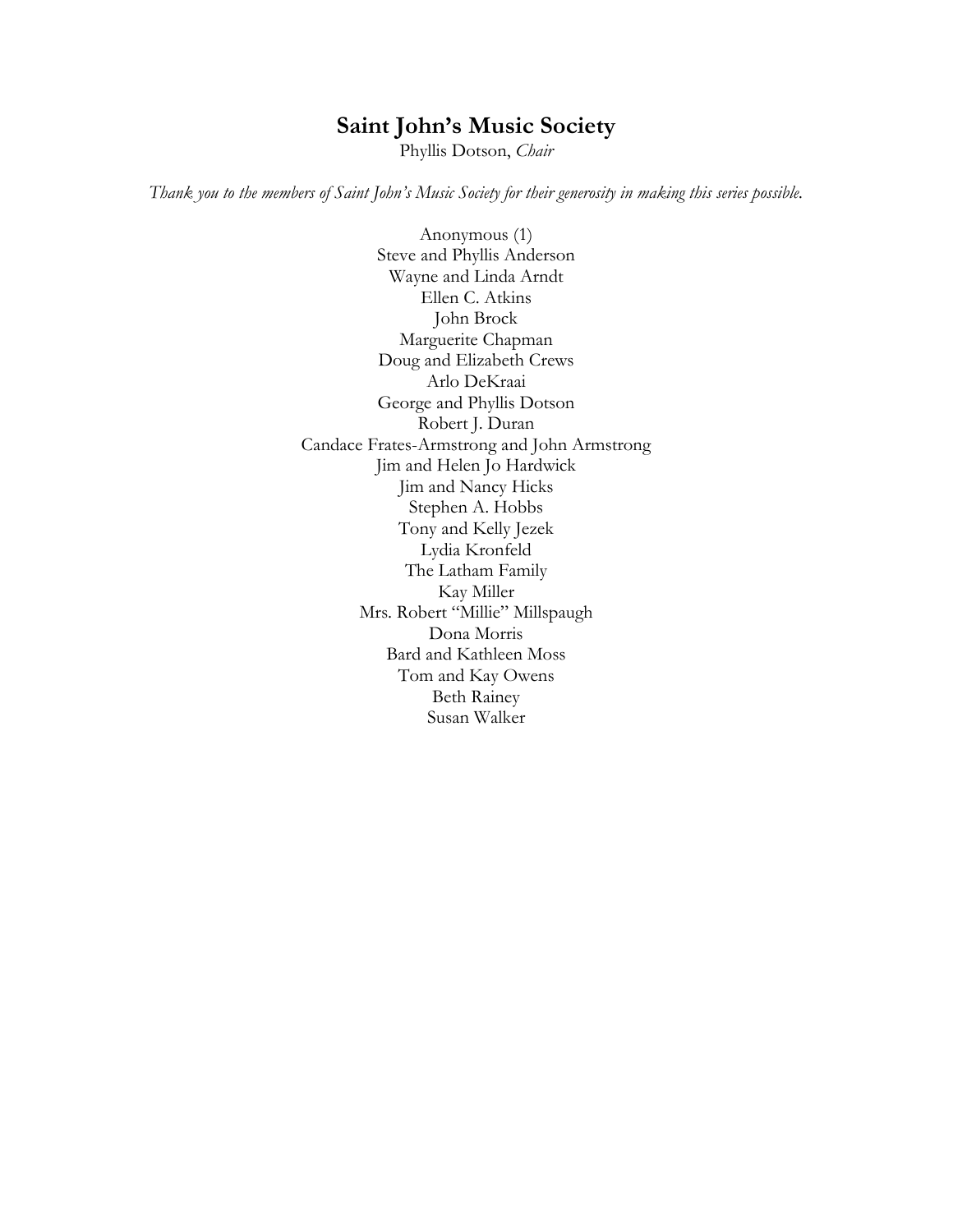# **Choral Evensong**

Sundays at 5:30 p.m. Adam Pajan, Joseph Arndt, and Zachary Malavolti, *organists/choirmasters* Sung by the Chamber Choir

> 1 May Canticles in A - Herbert Sumsion I was glad - Hubert Parry

8 May Canticles in C - Charles Villiers Stanford The Lord is my Shepherd - John Rutter with Sarah Evans, oboist

15 May Collegium Regale Canticles - Herbert Howells Ubi caritas - Ola Gjeilo

22 May Gloucester Canticles - Herbert Howrlls O clap your hands - John Rutter